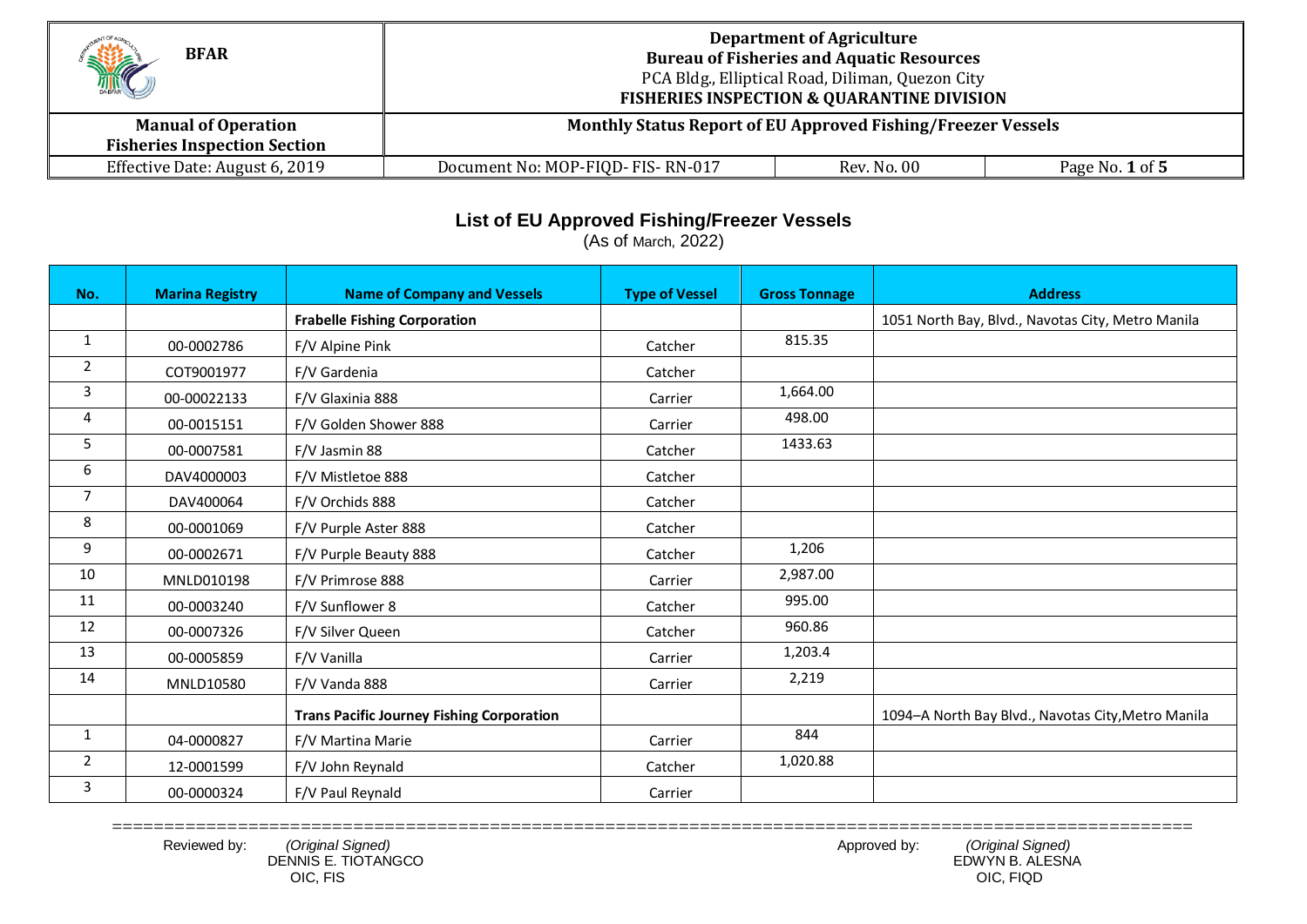| <b>BFAR</b><br>THE                                                | <b>Department of Agriculture</b><br><b>Bureau of Fisheries and Aquatic Resources</b><br>PCA Bldg., Elliptical Road, Diliman, Quezon City<br><b>FISHERIES INSPECTION &amp; QUARANTINE DIVISION</b> |  |  |  |
|-------------------------------------------------------------------|---------------------------------------------------------------------------------------------------------------------------------------------------------------------------------------------------|--|--|--|
| <b>Manual of Operation</b><br><b>Fisheries Inspection Section</b> | Monthly Status Report of EU Approved Fishing/Freezer Vessels                                                                                                                                      |  |  |  |
| Effective Date: August 6, 2019                                    | Document No: MOP-FIQD- FIS-RN-017<br>Rev. No. 00<br>Page No. 2 of 5                                                                                                                               |  |  |  |

| 4              | 00-0000460 | F/V Resty BT                 | Catcher | 1,534   |                                  |
|----------------|------------|------------------------------|---------|---------|----------------------------------|
| 5              | 04-0000026 | F/V Daniella T               | Carrier | 1,239   |                                  |
| 6              | 04-0000039 | F/V Martina Elizabeth        | Carrier | 1,051   |                                  |
| $\overline{7}$ | 00-0000554 | F/V Maria Erlinda            | Carrier | 976.37  |                                  |
| 8              | 00-0000323 | F/V Rose Marie               | Catcher | 900     |                                  |
| 9              | 12-0000203 | F/V Sagara Babylyn           | Catcher | 987.95  |                                  |
| 10             | 12-0002174 | F/V Bernadette Marie         | Carrier | 1,463   |                                  |
| 11             | 12-0000826 | F/V Francesca L.T            | Carrier |         |                                  |
| 12             | 00-0002559 | F/V Gabrielle L.T            | Catcher | 1,081   |                                  |
| 13             | 00-0002561 | F/V Tobias Miguel            | Catcher | 1,092   |                                  |
| 14             | 00-0002560 | F/V Sophia Martina           | Catcher | 995     |                                  |
| 15             | 00-0003069 | F/V Lauren Marie Taylor      | Catcher | 1088.00 |                                  |
| 16             | 00-0003936 | F/V John Fisher              | Catcher | 1415.00 |                                  |
| 17             | 00-0003935 | F/V Joe Turner               | Catcher | 1416.00 |                                  |
|                |            | <b>TSP Marine Industries</b> |         |         | Brgy. Bawing General Santos City |
| $\mathbf{1}$   | 12-0001652 | F/V Rosemont 888             | Carrier | 950     |                                  |
| $\overline{2}$ | 12-0001657 | F/V Kenken 888               | Carrier | 872.99  |                                  |
| $\overline{3}$ | 12-0000358 | F/V Ritchie 813              | Carrier | 448.08  |                                  |
| 4              | 12-0001658 | F/V San Andres 179           | Carrier | 499.01  |                                  |
| 5              | 12-0001656 | F/V Queen Evelyn 889         | Catcher |         |                                  |
| 6              | 12-0001654 | F/V Queen Evelyn 168         | Catcher | 768.93  |                                  |
| $\overline{7}$ | 12-0001831 | F/V Queen Jenny 138          | Catcher | 893.62  |                                  |
| 8              | 12-0001653 | F/V Princess Janice 168      | Catcher | 499     |                                  |

=======================================================================================================

 DENNIS E. TIOTANGCO EDWYN B. ALESNA OIC, FIS OIC, FIQD

Reviewed by: *(Original Signed)* and the viewed by: *(Original Signed)* Approved by: *(Original Signed)*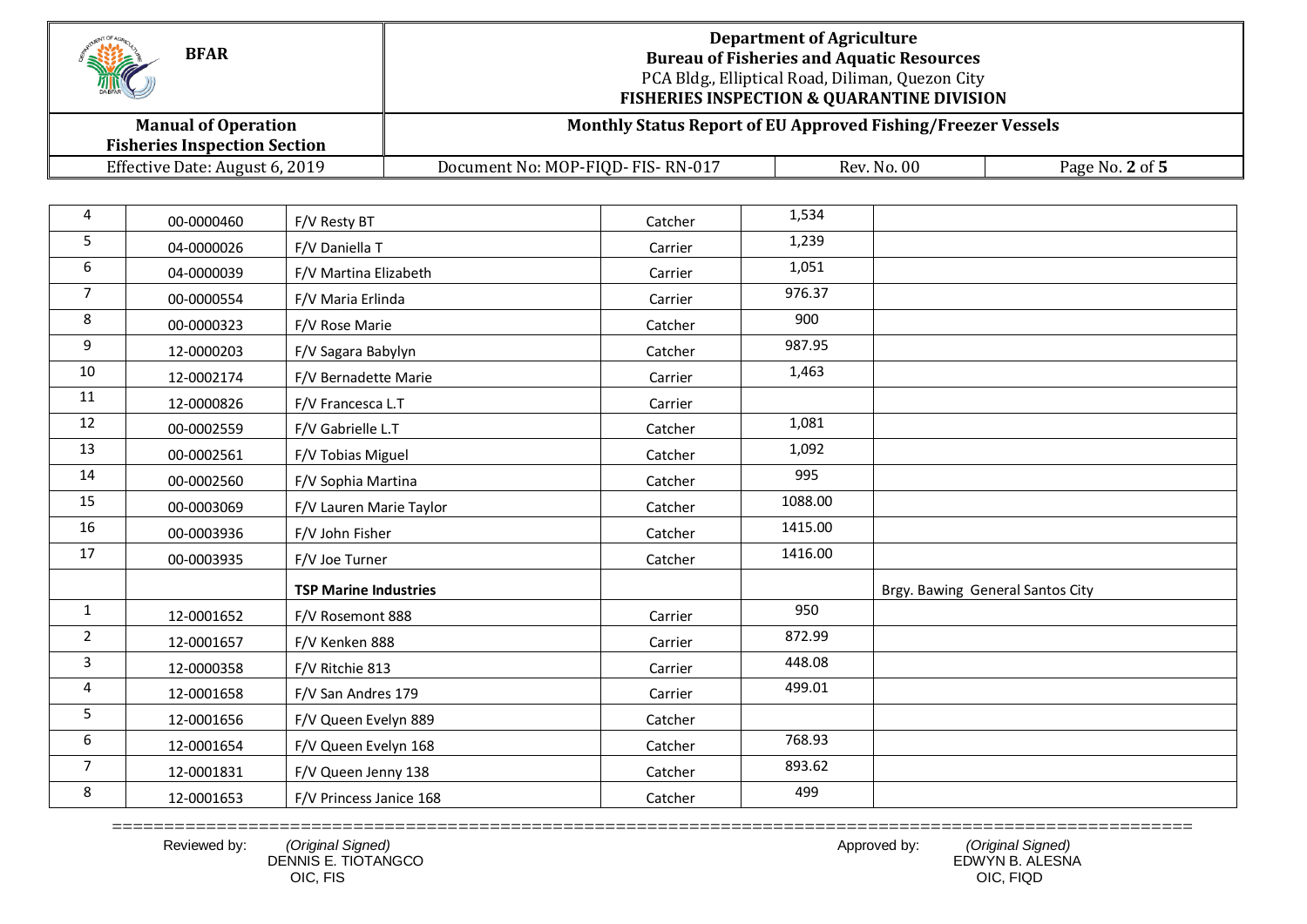| <b>BFAR</b><br>MC                                                 | <b>Department of Agriculture</b><br><b>Bureau of Fisheries and Aquatic Resources</b><br>PCA Bldg., Elliptical Road, Diliman, Quezon City<br><b>FISHERIES INSPECTION &amp; QUARANTINE DIVISION</b> |  |  |  |
|-------------------------------------------------------------------|---------------------------------------------------------------------------------------------------------------------------------------------------------------------------------------------------|--|--|--|
| <b>Manual of Operation</b><br><b>Fisheries Inspection Section</b> | Monthly Status Report of EU Approved Fishing/Freezer Vessels                                                                                                                                      |  |  |  |
| Effective Date: August 6, 2019                                    | Rev. No. 00<br>Document No: MOP-FIQD- FIS-RN-017<br>Page No. 3 of 5                                                                                                                               |  |  |  |

|                |            | RD Fishing Industry Incorporated             |         |         | Calumpang, General Santos City |
|----------------|------------|----------------------------------------------|---------|---------|--------------------------------|
| $\mathbf{1}$   | 12-0001818 | F/V Discovery 103                            | Catcher |         |                                |
| $\overline{2}$ | 12-0000190 | F/V Dolly 14                                 | Catcher | 1,013   |                                |
| 3              | MNLD10580  | F/V Dolly 783                                | Carrier | 984.62  |                                |
| 4              | 12-0000168 | F/V Dolores 24                               | Catcher | 1,013   |                                |
|                |            | <b>RD Tuna Ventures Incorporated</b>         |         |         | Calumpang, General Santos City |
| $\mathbf{1}$   | 12-0000110 | F/V Dolores 849                              | Catcher | 632     |                                |
| $\overline{2}$ | 12-0000181 | F/V Dolly 767                                | Carrier |         |                                |
| 3              | 12-0000195 | F/V Dolly 798                                | Carrier |         |                                |
|                |            | South Sea Fishing Ventures Philippines Inc   |         |         | Calumpang, General Santos City |
| $\mathbf{1}$   | 12-0000163 | F/V Dolores 834                              | Catcher | 822.11  |                                |
| $\overline{2}$ | 12-0000179 | F/V Dolores 838                              | Catcher |         |                                |
| 3              | 12-0001818 | F/V Dolores 878                              | Catcher |         |                                |
| 4              | 12-0000166 | F/V Dolly 888                                | Carrier |         |                                |
| 5              | 12-0000780 | F/V Dolly 889                                | Carrier |         |                                |
| 6              | 10-0002903 | F/V Dolly 898                                | Carrier |         |                                |
|                |            | South Pacific Allied Fisheries Corp.         |         |         | Calumpang, General Santos City |
| $\mathbf{1}$   | 11-0000340 | F/V Discovery 102                            | Catcher | 1,100.0 |                                |
|                |            | South Pacific Deep Sea Fishing Ventures Corp |         |         | Calumpang, General Santos City |
| $\mathbf{1}$   | 10-0003031 | F/V Dolores 859                              | Catcher | 1,100   |                                |
|                |            | <b>Pacific Seas Tuna Ventures Inc.</b>       |         |         | Calumpang, General Santos City |
| $\mathbf{1}$   | 10-0003090 | F/V Dolores 869                              | Catcher | 1,100   |                                |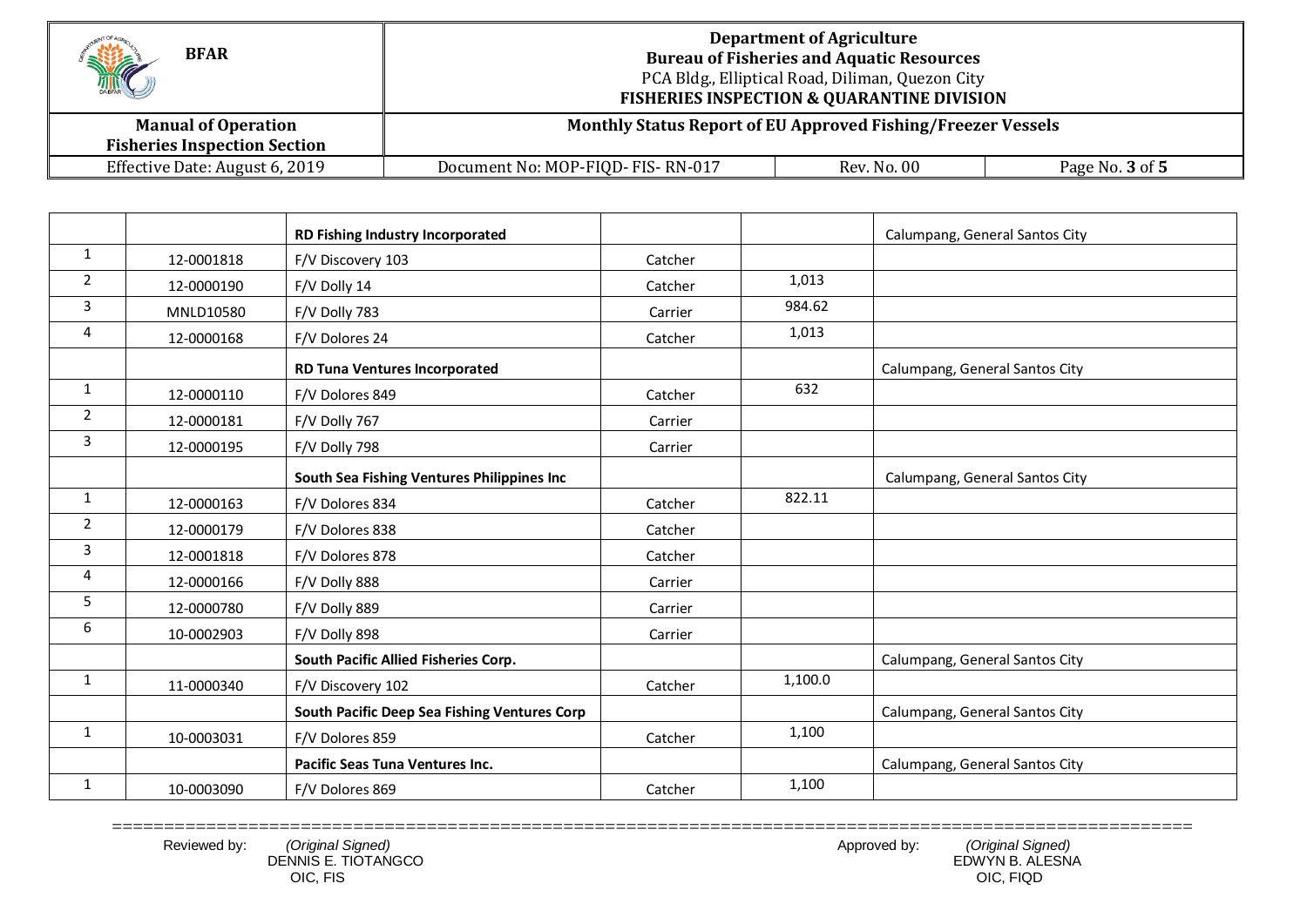| HIC<br><b>BFAR</b>                                                | <b>Department of Agriculture</b><br><b>Bureau of Fisheries and Aquatic Resources</b><br>PCA Bldg., Elliptical Road, Diliman, Quezon City<br><b>FISHERIES INSPECTION &amp; QUARANTINE DIVISION</b> |             |                 |  |
|-------------------------------------------------------------------|---------------------------------------------------------------------------------------------------------------------------------------------------------------------------------------------------|-------------|-----------------|--|
| <b>Manual of Operation</b><br><b>Fisheries Inspection Section</b> | Monthly Status Report of EU Approved Fishing/Freezer Vessels                                                                                                                                      |             |                 |  |
| Effective Date: August 6, 2019                                    | Document No: MOP-FIQD- FIS-RN-017                                                                                                                                                                 | Rev. No. 00 | Page No. 4 of 5 |  |

|                |            | <b>Global Fishing Tuna Ventures Inc.</b>         |         |         | Calumpang, General Santos City                     |
|----------------|------------|--------------------------------------------------|---------|---------|----------------------------------------------------|
| $\mathbf{1}$   | 13-0001621 | F/V Dolores 870                                  | Catcher | 1,100   |                                                    |
|                |            | <b>Ocean Bounty Fishing Ventures Corporation</b> |         |         | Calumpang, General Santos City                     |
| 1              | 10-0002817 | F/V Dolores 858                                  | Catcher | 1,100   |                                                    |
|                |            | <b>Golden Anchor Marine Ventures Corporation</b> |         |         | Calumpang, General Santos City                     |
| $\mathbf{1}$   | 10-0003054 | F/V Dolores 865                                  | Carrier | 1,100   |                                                    |
|                |            | <b>Tropical Fishing Tuna Ventures Inc.</b>       |         |         | Calumpang, General Santos City                     |
| $\mathbf{1}$   | 13-0001622 | F/V Dolores 872                                  | Catcher | 1,100   |                                                    |
|                |            | <b>Bismarck Pacific Sunrise Fishing Corp.</b>    |         |         | Calumpang, General Santos City                     |
| $\mathbf{1}$   | 05-0000237 | F/V Discovery 101                                | Catcher | 1,100   |                                                    |
|                |            | <b>Asia Pacific Allied Fishing Ventures</b>      |         |         | Calumpang, General Santos City                     |
| $\mathbf{1}$   | 12-0002054 | F/V Dolores 737                                  | Catcher |         |                                                    |
|                |            | <b>Rell and Renn Fishing Corporation</b>         |         |         | Brgy. Tambler, General Santos City                 |
| $\mathbf{1}$   | 12-0001555 | F/V John Michael                                 | Carrier |         |                                                    |
|                |            | <b>Phil Sino Pacific Venture Corporation</b>     |         |         | General Santos Shipyard, Sequil, Maasim, Sarangani |
| $\mathbf{1}$   | 11-0001005 | F/V Discovery 105                                | Catcher |         |                                                    |
|                |            | <b>Bluecatch Corporation</b>                     |         |         | Purok Eslome, Kablacan, Maasim, Sarangani          |
| $\mathbf{1}$   | 12-0002957 | F/V Kamilah                                      | Catcher | 349.00  |                                                    |
| $\overline{2}$ | 12-0002975 | F/V Mavienne                                     | Catcher | 349.00  |                                                    |
|                |            | Domingo Teng Fishing Industry, Inc               |         |         | Cabu, Bawing, General Santos City                  |
| $\mathbf{1}$   | 12-0003015 | F/V Queen Jina 101                               | Catcher | 1,096   |                                                    |
| $\overline{2}$ | 12-0003528 | F/V Chessa 888                                   | Carrier | 2,436.0 |                                                    |
|                |            | <b>Royal Pacific Rim Fishing Corporation</b>     |         |         | #10 Lapu-Lapu Ave. Dagat-Dagatan, Navotas City     |

======================================================================================================= Reviewed by: *(Original Signed)* and the viewed by: *(Original Signed)* Approved by: *(Original Signed)*  DENNIS E. TIOTANGCO EDWYN B. ALESNA OIC, FIS OIC, FIQD